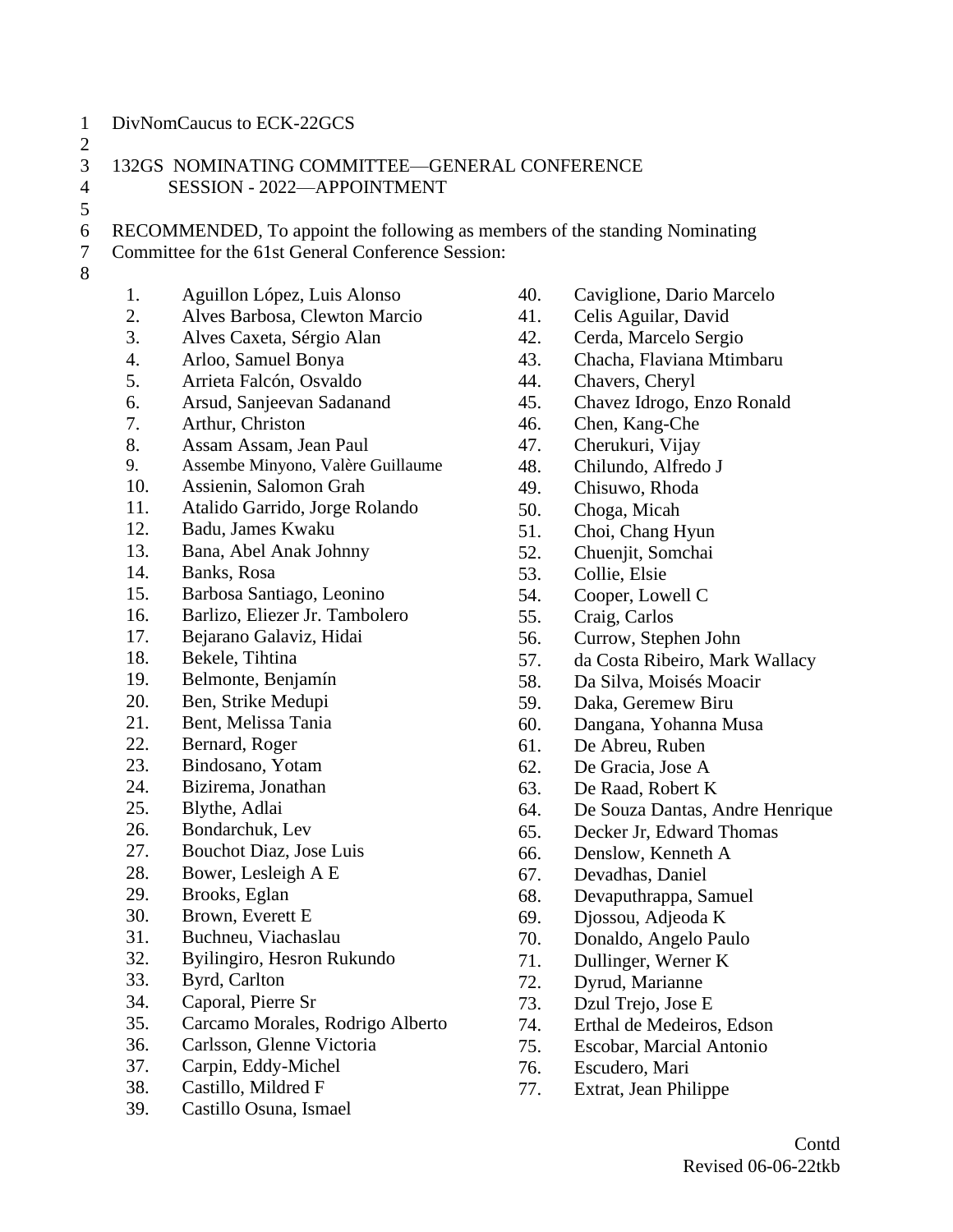## 132GS NOMINATING COMMITTEE—GENERAL CONFERENCE SESSION - 2022—APPOINTMENT - 2

- 78. Folkenberg, Robert Stanley Jr
- 79. Freedman, John
- 80. Gabin, Arnelio Abacan
- 81. García Arroyo, Ever Guenther
- 82. Georgiev, Milen
- 83. Glass, Judy
- 84. Gothard, Doris
- 85. Grujičić, Dragan
- 86. Gyasi, Vida Linda
- 87. Haokip, Richard Lalkhohen
- 88. Harelimana, Dani
- 89. Harry, Yohanna Uchopo
- 90. Hasel, Frank
- 91. Hatimbula, Bruce Changu Jamu
- 92. Hunsaker, Andetta R
- 93. Inada, Yutaka
- 94. Injety, Vincent
- 95. Jankowski, Ryszard
- 96. Jiao, Wang Xin Daniel
- 97. Johnson, Terry
- 98. Johnson, Mark A
- 99. Jules, Abraham
- 100. Kabuye, Stephen Gingo
- 101. Kahl, Raul Elio
- 102. Kaligithi, Sudhakar
- 103. Kang, Joshua Soongi
- 104. Käsk, Ivo
- 105. Kaufononga, Maveni
- 106. Kelsy, Atiqa
- 107. Kemp, Bradley
- 108. Khumalo, Sibusiso Bartholomew
- 109. Kibirige, Ruthy Tiner
- 110. Kim, Nak Hyung
- 111. Knott, William M
- 112. Ko, Fei Li
- 113. Kook, Shurman R
- 114. Koroma, Michael Saidu
- 115. Krupskyi, Vladimir
- 116. Kwanin, Kwame Boakye
- 117. Lagoa Costa, Jose M.
- 118. Lambert, Chris Kwesi
- 119. Langai, Newton
- 120. Lanka, Lazarus Prabhakar
- 121. Leahu, Ilie
- 122. Lee, Sang Yun
- 123. Lee, Myun Ju
- 124. Lekundayo, Godwin K
- 125. Li, Xinpeng Dennis
- 126. Lima Brandão, Alijofran
- 127. Lizondro Guerra, Duay Oriel
- 128. Long, Sharmini
- 129. Lopez, Francis
- 130. Lopez, Oscar
- 131. Makori, Samuel
- 132. Malekana, Mark W
- 133. Marín Salas, Ricardo
- 134. Mbayo, Debbie Maloba
- 135. Mbulawa, Christopher
- 136. McEdward, Richard E
- 137. Mendes Barbosa, Alacy
- 138. Mensah, Ebenezer
- 139. Miller, Jamie
- 140. Mills, Phil
- 141. Misiani, Samuel Otieno
- 142. Mitekaro, Musa Gidion
- 143. Mojzes, Drago
- 144. Montalvan Ruiz, Daniel Angel
- 145. Moses, Leslie
- 146. Muhune, Robert S
- 147. Müller, Thomas
- 148. Muñoz Perrin, Aldo Arely
- 149. Munyumbwe, Vanny Munambeza
- 150. Murhima, Desire Kahwira
- 151. Musara, Godfrey
- 152. Mutero, Gideon Munene
- 153. Mwangachuchu, Rudatinya M
- 154. Naether, Johannes
- 155. Nagamada, Mahadeva
- 156. Namitondo, Tommy Susiku
- 157. Navarro Perez, Ignacio
- 158. Ndlovu, Chiedza
- 159. Neatu, Aurel
- 160. Nedley, Neil
- 161. Newton, Bradford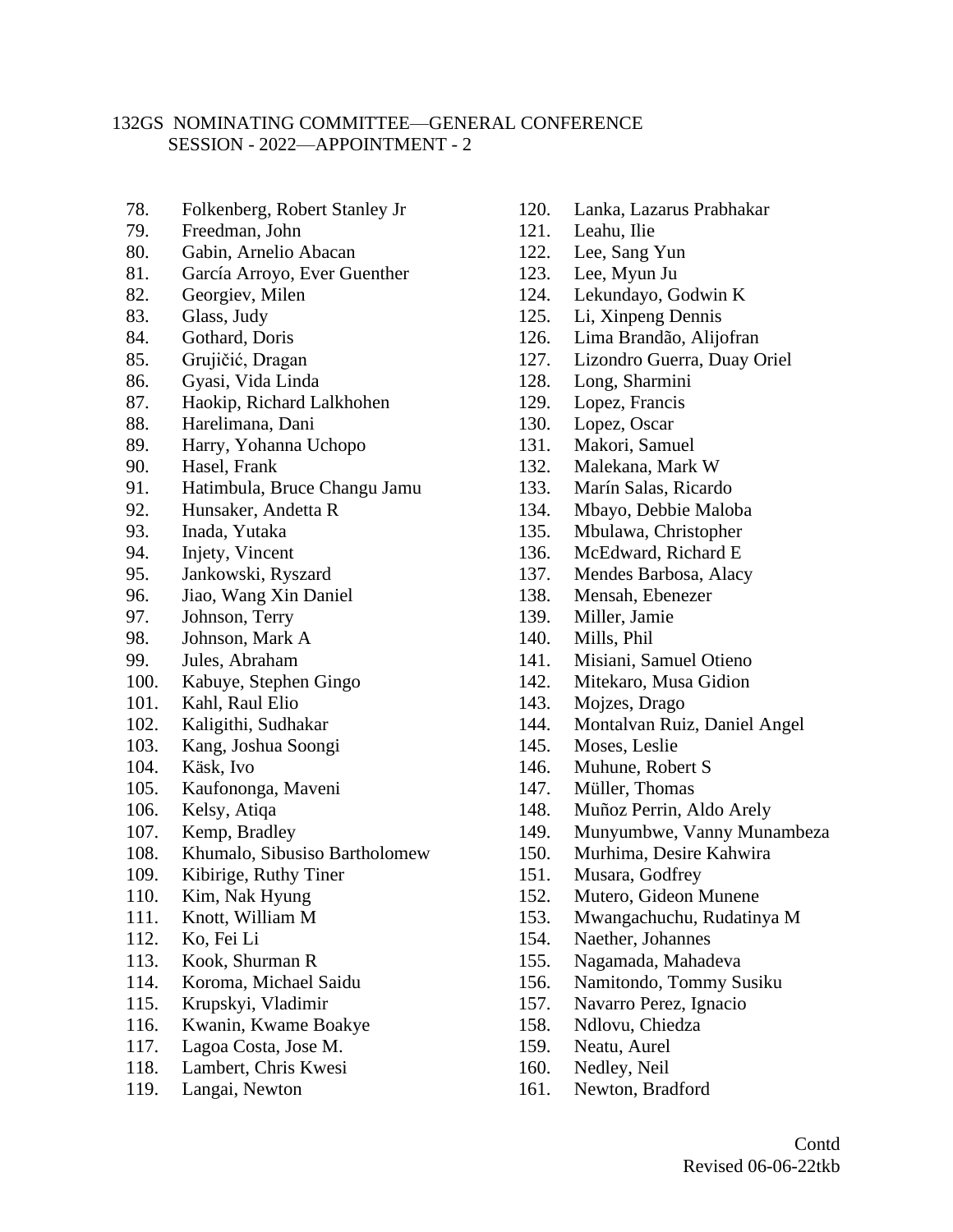## 132GS NOMINATING COMMITTEE—GENERAL CONFERENCE SESSION - 2022—APPOINTMENT - 3

- 162. Ng'andu, Alvert Namasamu
- 163. Nino, Alvaro
- 164. Njock, David Vivian
- 165. Nkonya, Samuel M
- 166. Nosov, Stanislav
- 167. Ntunzwenimana, Enock
- 168. Nunes de Freitas, Emerson
- 169. Núñez Romero, Mauricio Antonio
- 170. Nyagah, Fredrick Josphat Kibuti
- 171. Nyirenda, Tony
- 172. Obolo, Arionin Blackie
- 173. Ocran, Thomas Techie
- 174. Ocsai, Tamas Z
- 175. Ojung'a, John Okoth
- 176. Oliveira Guimarães, Emmanuel
- 177. Olmos Sánchez, José Luis
- 178. Omeler, Pierre
- 179. Orieux, Wesley Roger
- 180. Ortiz, Saúl
- 181. Osano, Jocelyn Planto
- 182. Osei, Kingsley
- 183. Ostrovski, Moisei
- 184. Owolabi, Oyeleke Alabi
- 185. Pacheco, Abel
- 186. Pacheco, Manuel
- 187. Palomares, Danielo Donaire
- 188. Paris, Stefano
- 189. Park, Lissy
- 190. Park, Andrew
- 191. Parulan, Ephraim Morante
- 192. Paulino Milanés, Geuris Dencil
- 193. Pavlik, Mikulas
- 194. Perez Reyes, Aldo J
- 195. Perez Schulz, Magdiel E
- 196. Perumal, Shiva Ramen
- 197. Pheng, Lim
- 198. Piedrahita Angarita, María Cielo
- 199. Pinto Lima, Mauricio
- 200. Pita, Jainie
- 201. Pokharel, Umesh Kumar
- 202. Proffitt, Kathryn L
- 203. Protasevich, Boris
- 204. Puello, Paulino
- 205. Raissa, Concessa
- 206. Rameswarapu Narayana, Prabhu D
- 207. Ramirez, Orlando
- 208. Ramos Lagos, Adan
- 209. Redondo Ramirez, Edgar J
- 210. Rene, Carrasco
- 211. Reuban, Sophia
- 212. Reyna, Moises
- 213. Rigaud, Olivier
- 214. Rivera, Luis
- 215. Rodriguez, Angel Manuel
- 216. Rodriguez Preste, Juan Gabriel
- 217. Rodríguez Reyes, Kevin Daniel
- 218. Rubrico, James Badayos
- 219. Ruterahagusha, Roger
- 220. Sable, Jayant Philoman
- 221. Salainti, Stephen Berny
- 222. Saloj, Carlos
- 223. Sandoval, Abraham
- 224. Sands, Roderick
- 225. Schwab, Reinhard C
- 226. Sebahire, Joseph
- 227. Shibata, Toshio
- 228. Siboro, Guntur Soaloon
- 229. Sika-Paotonu, Dianne
- 230. Silva Riego Santos, Tassia
- 231. Silveira Kalbermatter, Hiram R
- 232. Singh, Vijay Pal
- 233. Sitorus, Sugih
- 234. Sjolander, Robert
- 235. Slusher, Dennis R
- 236. Smith, Ron C
- 237. Soke, Charles Kiliya
- 238. Sop-Lepen, Mona
- 239. Soto, Cara
- 240. Sousa Lopes, Marlinton
- 241. Spencer, David
- 242. Stojanovic, Dragan
- 243. Suquina, Domingos Lourenco
- 244. Tapera, Etwell
- 245. Thomas, John H